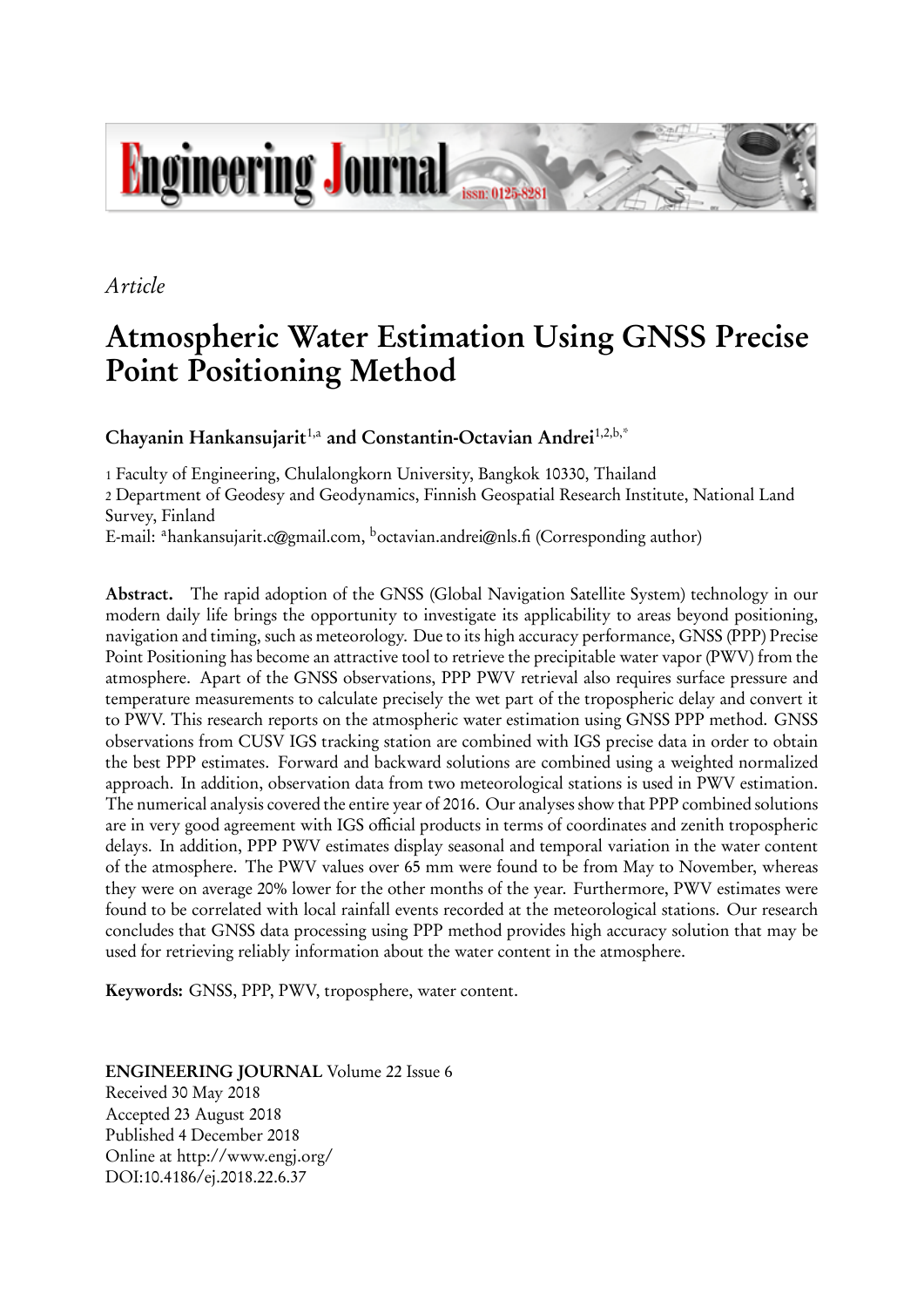#### **1. Introduction**

The importance of meteorological analysis of the atmosphere has increased over the past years. A detailed analysis of the humidity field is an important precondition for better monitoring of local and regional extreme precipitation events for forecasts with improved spatial resolution.

Global Navigation Satellite System (GNSS) technology has become a key component of our modern digital society. When GNSS satellite signals travel from space to earth, they are affected by various error sources. Depending on the strategy to correct these errors, a GNSS receiver can provide location information with an accuracy varying from couple of meters down to sub-centimeter level. Positioning, navigation and timing are the main fields of GNSS applications. On the other hand, if we know very accurately the position of the GNSS receiver and satellite transmitter sensors, then the GNSS signals become a rich source of information for monitoring the actual source of the GNSS errors, such as atmospheric errors.

Troposphere is the lower layer of the atmosphere that surrounds the Earth and mainly consists of dry gases (e.g., nitrogen, oxygen, carbon dioxide) and a variable amount of water vapor. The effect caused by the troposphere normally refers as tropospheric delay. The delay is usually mapped from the line of sight to the zenith direction [1]. In GNSS positioning, the tropospheric delay is usually computed by means of refractivity models using surface meteorological measurements (e.g., Saastamoinen, Hopfield, MOPS). Some models explicitly depend on the surface meteorological data, while others are dependent on location and day of year. However, for high accuracy applications, the tropospheric delay is estimated along with other unknown parameters within the GNSS data processing software. The estimation process has been done traditionally using software packages implementing differential processing method [2, 3]. On the other hand, in recent years, an alternative way has emerged by using the Precise Point Positioning (PPP) method [4, 5, 6].

The zenith tropospheric delay (ZTD) consists of the hydrostatic and wet components. The zenith hydrostatic delay (ZHD) is about 90% of the total delay and varies with the local atmospheric pressure [1]. Conversely, the zenith wet delay (ZWD) accounts for only 10% but less predictable due to the variability of the water content even with surface measurements (i.e., local temperature and relative humidity). Therefore, one can estimate the precipitable water vapor (PWV) in the atmosphere if ZWD part is known. As a result, our study aims first to determine the best PPP ZTD values, then derived the ZWD component and finally estimate PWV.

The rest of the paper is organized as follows. Section 2 explains the methodology used in our study referring to the data preparation, processing and analysis. Section 3 presents and discusses the numerical results of the experiment. Section 4 summarizes the main conclusions of our findings. In addition, an acknowledgement section and a list of references are included.

## **2. Methodology**

In this section, we explain briefly the reasons behind the study area (section 2.1), how the data were prepared for our study (section 2.2), what hardware and software were used (section 2.3), and how we carried out the data processing and analysis (section 2.2.4). The section ends with the work-flow diagram depicting the main processes involved in our study.

## **2.1. Study Area**

Our study was conducted at Chulalongkorn University, Bangkok area. Bangkok is located in low latitude region; thus the area is experiencing high variation and large amount of water vapor. In addition, the area is exposed to intense sunlight all year around, with mean annual temperature of 28°C. Furthermore, the seasons are clearly defined as dry and rainy season. The dry season is seldom split in two parts: cool season from November to February, and hot season from March to May. The rainy season lasts between May and November. It is dominated by the southeast monsoon that brings heavy storms. The driest weather occurs in January when an average of 9 mm of rainfall occurs. Conversely,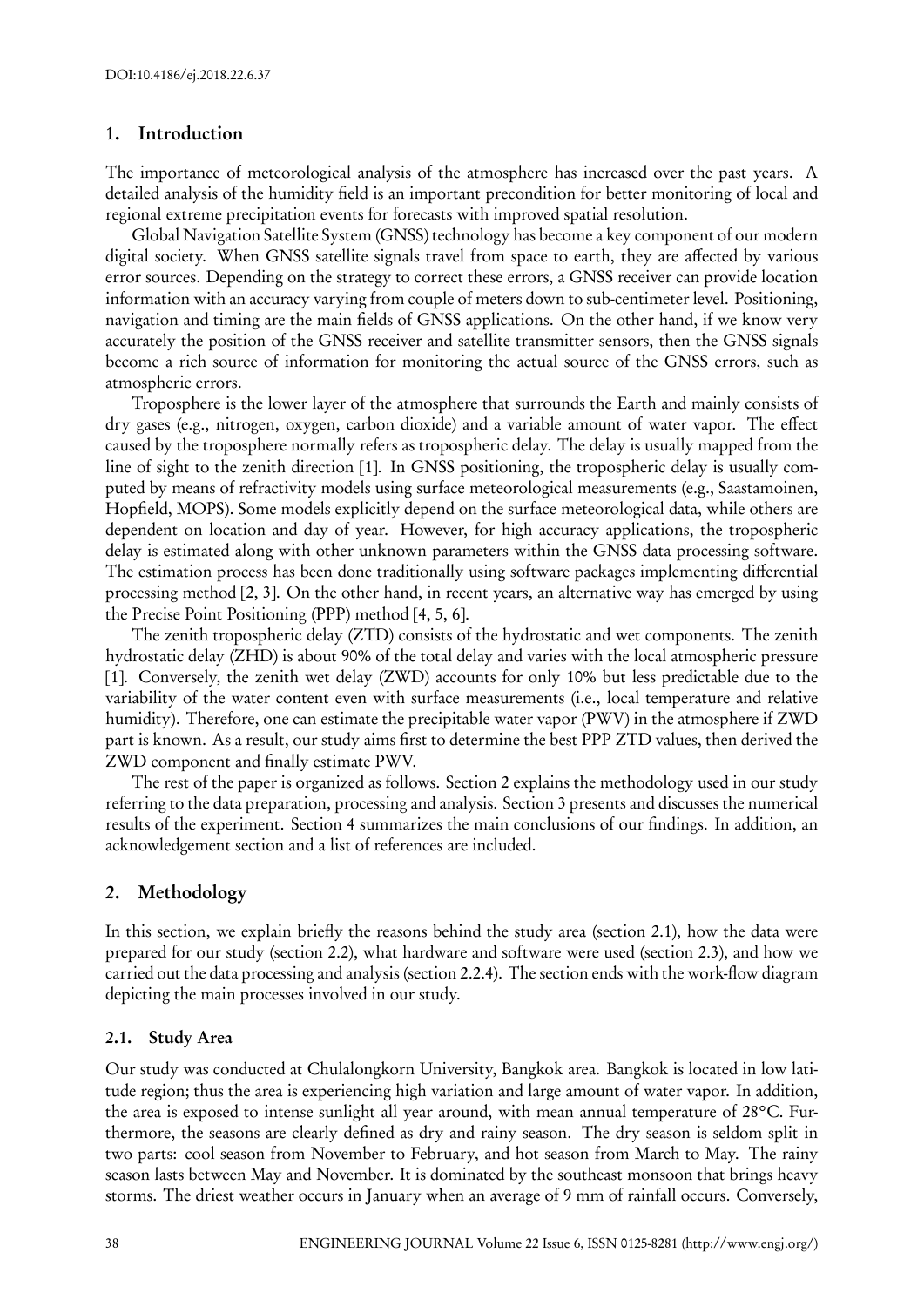

Fig. 1. Location of GNSS and meteorological stations used in this research.

September is the wettest month with an average of 344 mm of rainfall<sup>1</sup>. Based on the above facts, we decided to prepare all necessary data to cover one full year (i.e., 2016).

## **2.2. Data and Software**

Three different type of data are required for our study: GNSS data, precise data, and meteorological data. They are shortly explained below.

## **2.2.1. GNSS data**

GNSS observation and navigation data files were logged at CUSV IGS tracking station (Fig. 1), located in the campus area of Chulalongkorn University, central Bangkok. The files came in RINEX format at 30 sec epoch interval. Although GPS and GLONASS observations were available, only GPS observations were processed. All together 364 daily files were available. There were no observations for DOY 25 and 351. This data is necessary to compute an approximate initial position at the respective site.

## **2.2.2. Precise data**

Apart of GNSS data, PPP data processing method requires precise corrections to various errors sources that affect the GNSS signals [7, 8, 9]. Since 1994, the International GNSS Service (IGS) has provided the highest quality data and products as the standard for GNSS in support of Earth science research, multidisciplinary applications, and education [10]. The products are accessible publicly from the IGS archive<sup>2</sup>.

Our study required the following IGS precise products: precise satellite ephemeris, precise clocks, earth rotation parameters, and antenna phase center offsets and variation. In addition, the ocean loading web-service from Onsala Space Observatory<sup>3</sup> was used to generate the required ocean loading parameters. All these data files are required by the PPP processing.

Furthermore, CUSV belongs to the IGS legacy network. Thus, precise coordinates and velocities as well as zenith tropospheric path delay estimates are produced as byproducts of IGS analyses. We downloaded and used these data files for validation purposes.

<sup>1</sup> https://www.tmd.go.th/en/

<sup>&</sup>lt;sup>2</sup>ftp://ftp.igs.org/

<sup>3</sup> http://holt.oso.chalmers.se/loading/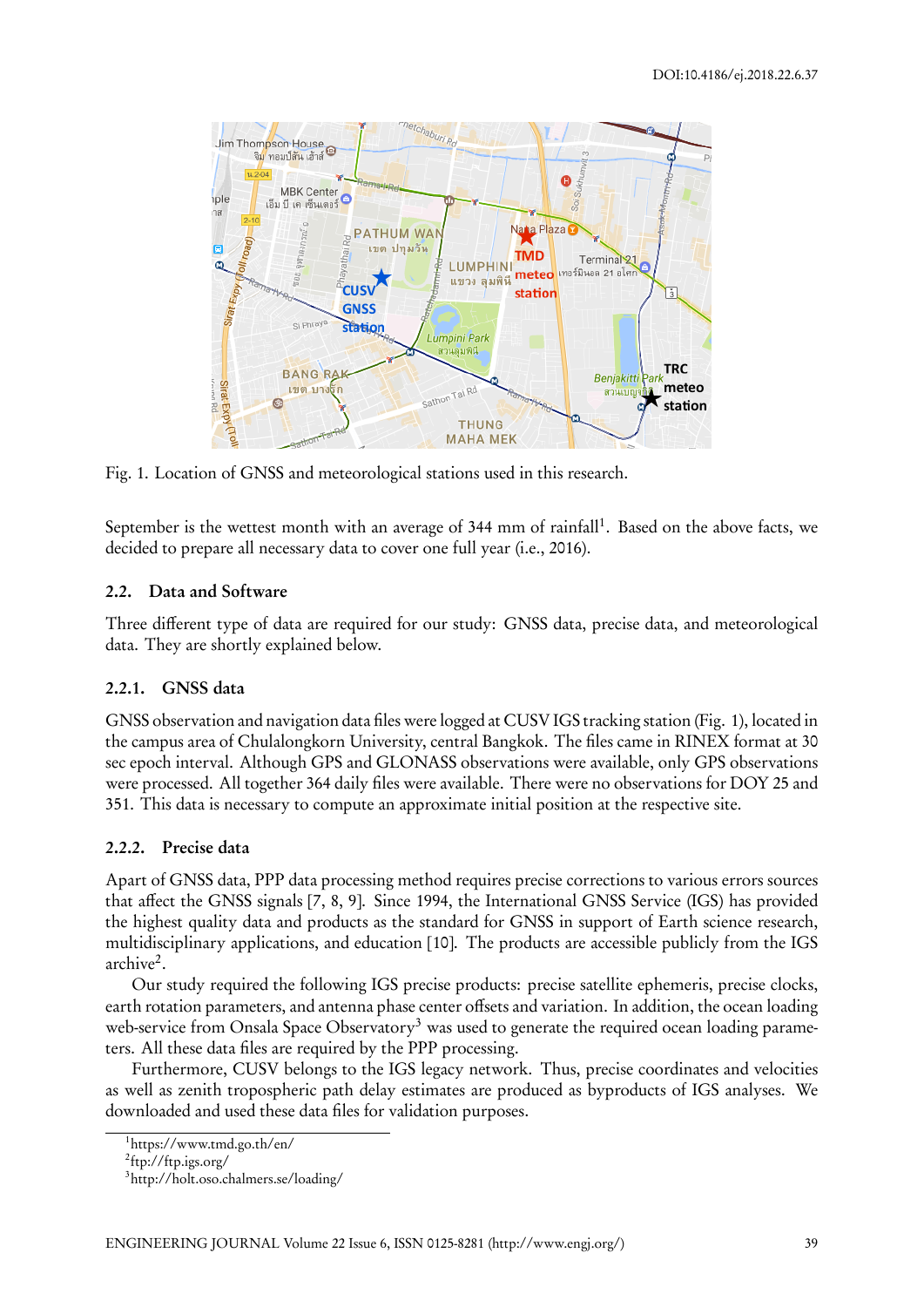## **2.2.3. Meteorological data**

Meteorological data had to be obtained from a different location since CUSV is not equipped with meteo sensors. Thus, two meteo stations were identified in the CUSV vicinity (Fig. 1). One station belongs to Thai Meteorological Department (TMD) and is located about 3.3 km from the campus. The other station belongs to Thai Red Cross (TRC) and is located about 1.7 km from the campus. The TMD station provided meteo parameters (pressure, temperature, and rainfall) at three-hour temporal resolution starting from 01:00AM. The TMD data was available for the entire year. We used these data to compute PWV estimates. In addition, the TRC station provided same meteo parameters but at higher resolution, i.e. 5-min intervals. Unfortunately, TRC data was available only between Jun-Nov 2016. We used these data to study the correlation between the PWV estimates and actual rainfall logs.

## **2.2.4. Software tools**

Apart of the hardware sensors, the activities involved in our study required also the use of various software tools. They were all run on a Windows 10 notebook. Table 1 summarizes the software tools used in this study.

| Nr.            | Name                | Process activity                                             |
|----------------|---------------------|--------------------------------------------------------------|
|                | <b>Rtklib 2.4.3</b> | To download the observation, navigation and precise data     |
|                |                     | To process the data files                                    |
|                | Matlab              | To compute PWV estimates                                     |
|                |                     | To conduct statistical analysis                              |
|                | Cygwin/Bash         | To run the scripts and automatize the work-flow              |
| $\overline{4}$ | Python              | To prepare the necessary routines for filtering and matching |
|                | $Notepad++$         | To visualize the file content                                |

Table 1. Software tools and their associated process activity.

## **2.3. Data Processing and Analysis**

The RINEX and precise data files were post-processed using the PPP processing algorithm [7, 8]. PPP processes un-differenced code and carrier observations eliminating the need to collect simultaneously observations from a base station. In addition, PPP also requires complex error modeling since it processes data from a single receiver. Furthermore, PPP solutions are at decimeter or centimeter level only after a convergence period from few minutes to more than two hours [1, 11, 12, 13]. Although still challenging, recent studies have demonstrated the ambiguity resolution in PPP will shorten the convergence times [13, 14, 15] or even reduce it to few seconds if accurate local ionosphere corrections are used [13, 16]. Despite these undergoing challenges, PPP has become a standard for geospatial precise positioning applications, especially those suitable for post-missing processing.

Our post-processing tool implements PPP algorithm using the Kalman filter strategy, suitable for real-time applications [17], the processing results are inaccurate at the beginning of the observation session. The general recommendation is to discard such time interval from the data analysis and statistics. In order to overcome this aspect, we also process the data backward in time producing a backward solution. The forward and backward solutions were then combined via a python script using a weighted normalized approach. As a result, we had high confidence that we were able to produce the best daily PPP solutions over the entire time interval.

A PPP solution includes two main categories of estimates: 3D coordinates and zenith troposphere delays. The PPP-combined coordinates were compared to the IGS published values retrieved from the SINEX files in order to assess the performance in the positioning domain. The PPP-combined ZPDs were also compared to their corresponding IGS ZTD values. These comparative analyses gave us a qualitative indicator of our PPP processing against the IGS products.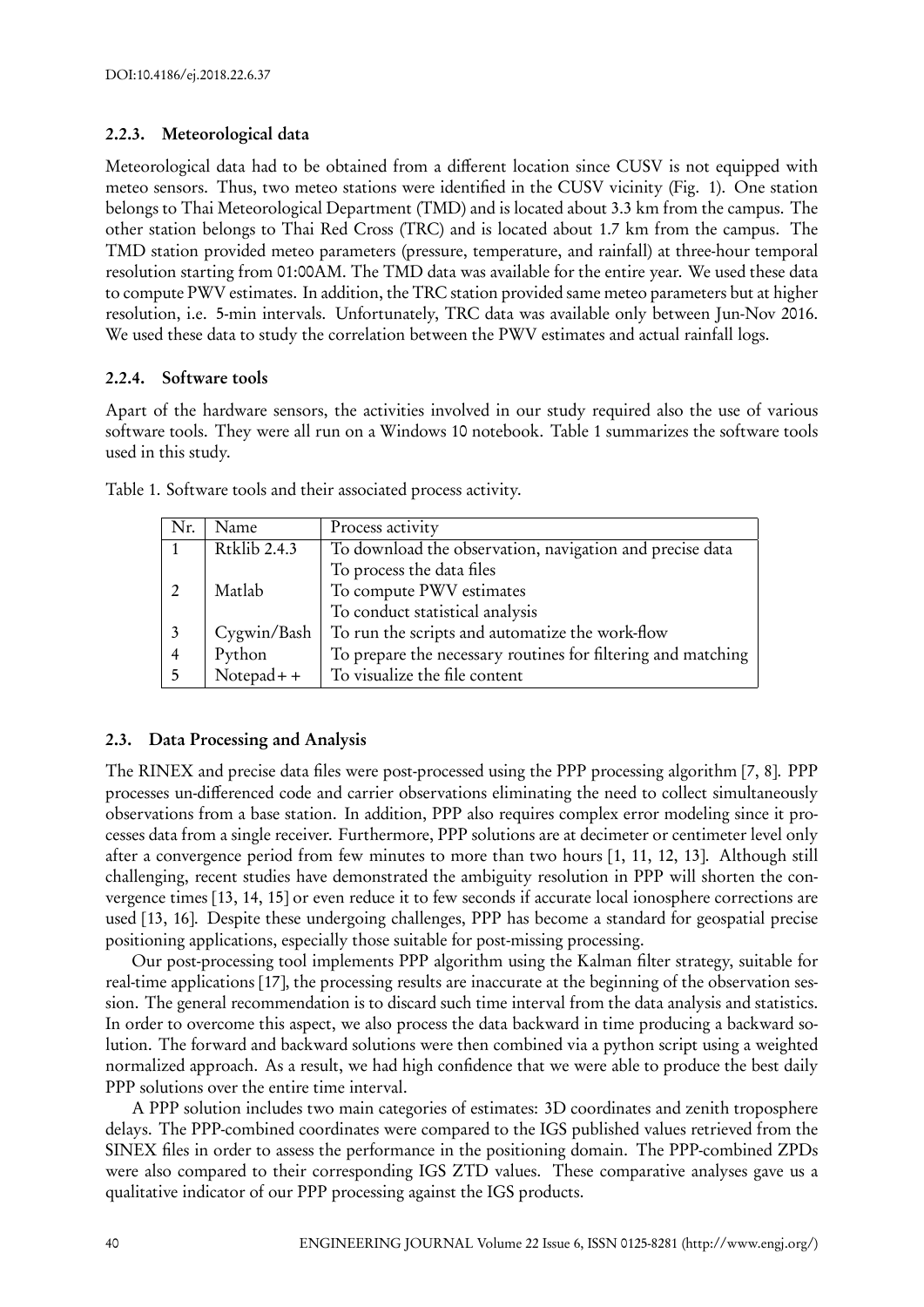



In the final step of our study, we estimated PWV using the PPP ZTD values and the meteo data logged at the meteorological sensors (Fig. 1). Filtering and temporal matching was also need as the input data came at different sampling rates. Finally, we compared and looked for correlations between PPPderived PWV estimates and actual recorded rainfall values. The entire work-flow of our data processing and analysis is depicted in Fig. 2.

#### **3. Results and Discussions**

#### **3.1. PPP Performance in the Positioning Domain**

In this section, we compare the PPP-derived positioning results against the IGS SINEX published values in order to assess the performance of the processing algorithm.

Figure 3 illustrates the accuracy of the daily PPP coordinates at CUSV in terms of East, North, and Up offsets with respect to the IGS coordinates. The agreement is excellent; the average statistic shows 1, 2, and 10 mm biases along the East, North and Up directions, respectively. In addition, most of the errors in the horizontal plane are within  $\pm 10$  mm, whereas in the vertical plane they are within  $\pm 20$ mm. However, two obvious outliers can be observed for the East component on DOY 314 (Nov 09) and Up component on DOY 343 (Dec 8). Since the conventional statistics are sensible to the presence of these outliers, we also report the robust statistical indicators, such as interquartile range (IQR), median (MED), and median absolute deviation (MAD). The robust statistical analysis confirms the above two outliers. In addition, four other days (DOY 086, 172, 261, 273) exhibited errors larger than 20 mm in the vertical direction. All together, the robust analysis identifies three outliers in the East, nine outliers in the North, and 11 outliers in the Up direction, respectively.

Table 2 summarizes the classical and robust statistical indicators in terms of central tendency and spread. They confirm that our processing results and PPP solutions are highly accurate with respect to the IGS published coordinates.

#### **3.2. Validation of the PPP ZTD Values**

In this section, we validate our PPP ZTD values against the IGS ZTD official products.

Figure 4 illustrates the differences between the PPP ZTD combined estimates and IGS ZTD values. The later are published at 5-min interval. The differences were obtained in three steps. First, PPP ZTD combined solution was obtained using forward and backward values. Second, filtering and temporal matching was carried out in order to find the common epochs. Third, the differences were computed only for the common epochs. No ZTD differences could be computed until DOY 55 (Feb 24) due to the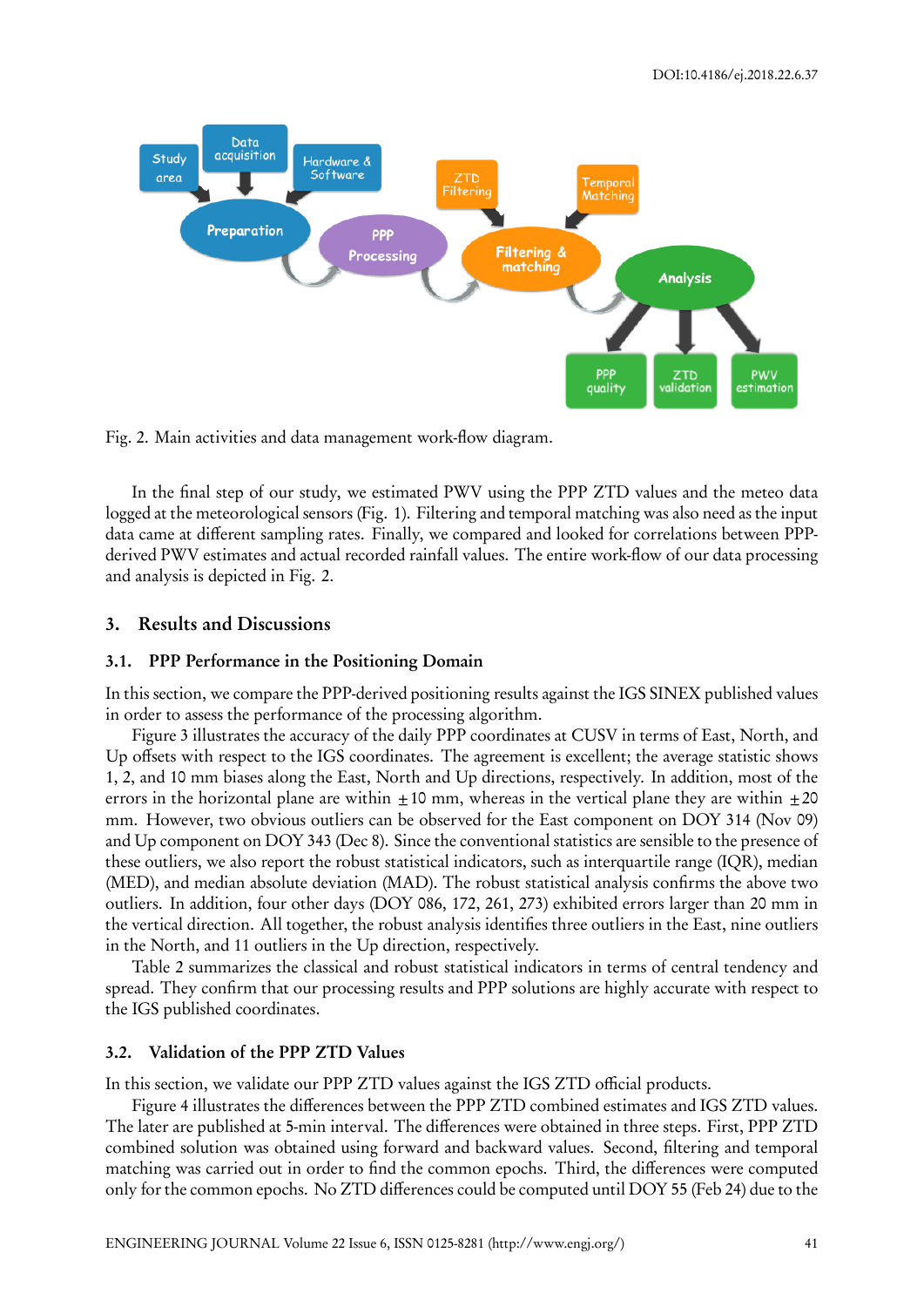

Fig. 3. Accuracy of the daily PPP solutions with respect to the IGS values for year 2016.

| Table 2. Conventional and robust statistics to assess the PPP solution accuracy [unit: meter]. |  |  |  |
|------------------------------------------------------------------------------------------------|--|--|--|
|                                                                                                |  |  |  |

| Conventional | East     | North    | Up       | Robust     | East     | North    | Up    |
|--------------|----------|----------|----------|------------|----------|----------|-------|
| statistic    |          |          |          | statistic  |          |          |       |
| Count        | 364      | 364      | 364      |            |          |          |       |
| <b>MIN</b>   | $-0.015$ | $-0.012$ | $-0.011$ | 25%        | $-0.005$ | $-0.003$ | 0.006 |
| <b>MAX</b>   | 0.048    | 0.006    | 0.053    | 75%        | 0.002    | $-0.001$ | 0.013 |
| Spread       | 0.064    | 0.017    | 0.064    | <b>IOR</b> | 0.007    | 0.002    | 0.007 |
| <b>AVG</b>   | $-0.001$ | $-0.002$ | 0.010    | MED        | $-0.002$ | $-0.002$ | 0.010 |
| <b>STD</b>   | 0.006    | 0.002    | 0.006    | <b>MAD</b> | 0.004    | 0.001    | 0.003 |



Fig. 4. Accuracy of PPP ZTD combined estimates with respect to the IGS official product.

absence of the IGS values. IGS products were available for 310 days. Common epochs were available for 82.22% (i.e., 88788 epochs) of the year 2016.

Generally, the ZTD differences display peak-to-peak variations in the range of 108 mm, with an average bias of 2.4 mm and standard deviation of 5.5 mm. Robust statistical analysis revealed that most of the differences fall within -15.2 mm and 10.5 mm. In addition, 2342 differences (or 2.64%) were identified as outliers. Table 3 summarizes the statistical indicators for the ZPD differences.

#### **3.3. Precipitable Water Vapor (PWV) Estimation**

In this section, we estimate PWV using the validated PPP ZTD values and the recorded meteorological parameters for the entire year of 2016.

Figure 5 depicts the PWV variation in 2016. One can notice that the PWV was low at the beginning of January and increased steadily until late April due to the monsoon through the Bengal bay. From May to September, Bangkok was under the influence of the southwest monsoon. As a result, PWV values exhibited higher values during this time interval. Starting from November, PWV values decreased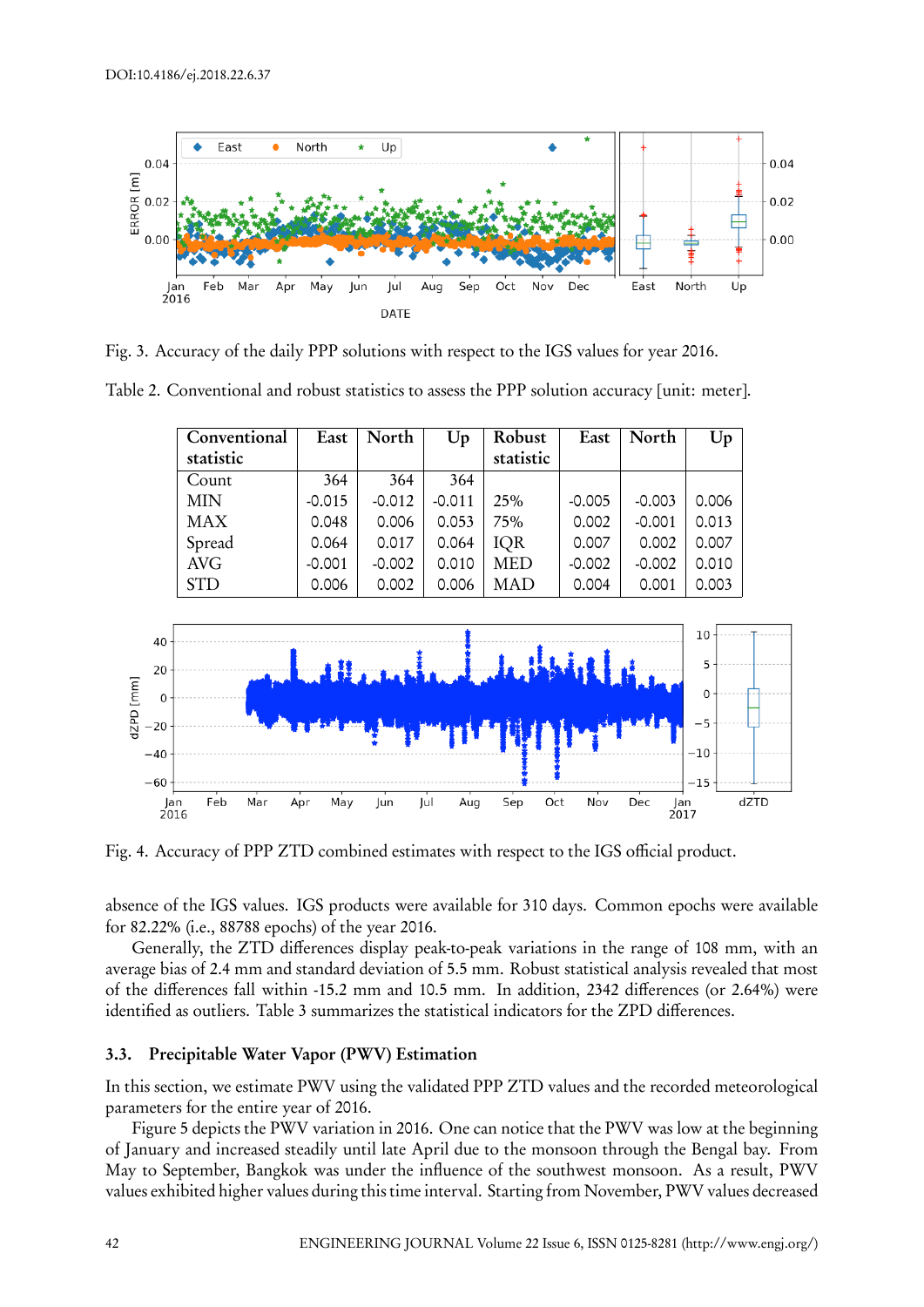| Conventional | dZTD    | Robust     | dZTD   |
|--------------|---------|------------|--------|
| statistic    |         | statistic  |        |
| Count        | 88788   |            |        |
| <b>MIN</b>   | $-61.0$ | 25%        | $-5.6$ |
| <b>MAX</b>   | 46.9    | 75%        | 0.8    |
| Spread       | 108.0   | <b>IQR</b> | 6.4    |
| <b>AVG</b>   | $-2.4$  | <b>MED</b> | $-2.4$ |
| <b>STD</b>   | 5.5     | <b>MAD</b> | 3.2    |

Table 3. Conventional and robust statistics to assess the agreement between PPP ZTD estimates and IGS official product [unit: mm].



Fig. 5. Precipitable Water Vapor (PWV) derived from the PPP-based ZTD values and recorded meteorological parameters.

despite several peaks associated most probably with local raining events.

Table 4 summarizes the monthly variation of PPP in 2016. The lowest PWV value was found in February, whereas the highest value was found in August.

| Month |                      |                       | MIN   MAX   Month   MIN   MAX   Month   MIN   MAX |                               |                           |                 |
|-------|----------------------|-----------------------|---------------------------------------------------|-------------------------------|---------------------------|-----------------|
| Jan   |                      | 15.464   57.785   May |                                                   | 30.001 66.646 Sep             | $46.962 \mid 66.723 \mid$ |                 |
| Feb   | $3.873$ 44.273 J Jun |                       |                                                   | $43.303 \mid 66.539 \mid Oct$ | $46.533 \mid 64.401$      |                 |
| Mar   |                      | 10.139   54.752   Jul |                                                   | 47.338   64.675   Nov         |                           | $22.773$ 65.477 |
| Apr   |                      | 13.211   57.516   Aug |                                                   | 46.962   71.774   Dec         | 19.050 54.450             |                 |

Table 4. PWV monthly variation in 2016 [unit: mm].

In order to illustrate the relation between the PWV estimated values and the actual logged rainfall parameter, we identify two separate days with significant raining events in 2016: Sep 25 and Oct 03. Since 3h temporal resolution is insufficient for such analysis, PWV values were estimated using TRC 5-min meteo parameters. Figure 6 illustrates the PWV variation during these two sample days. The red vertical lines indicate the time interval of significant rainfall as logged by the meteorological sensor. In both cases, we are able to observe a sharp increase in the PWV values during the rainfall event.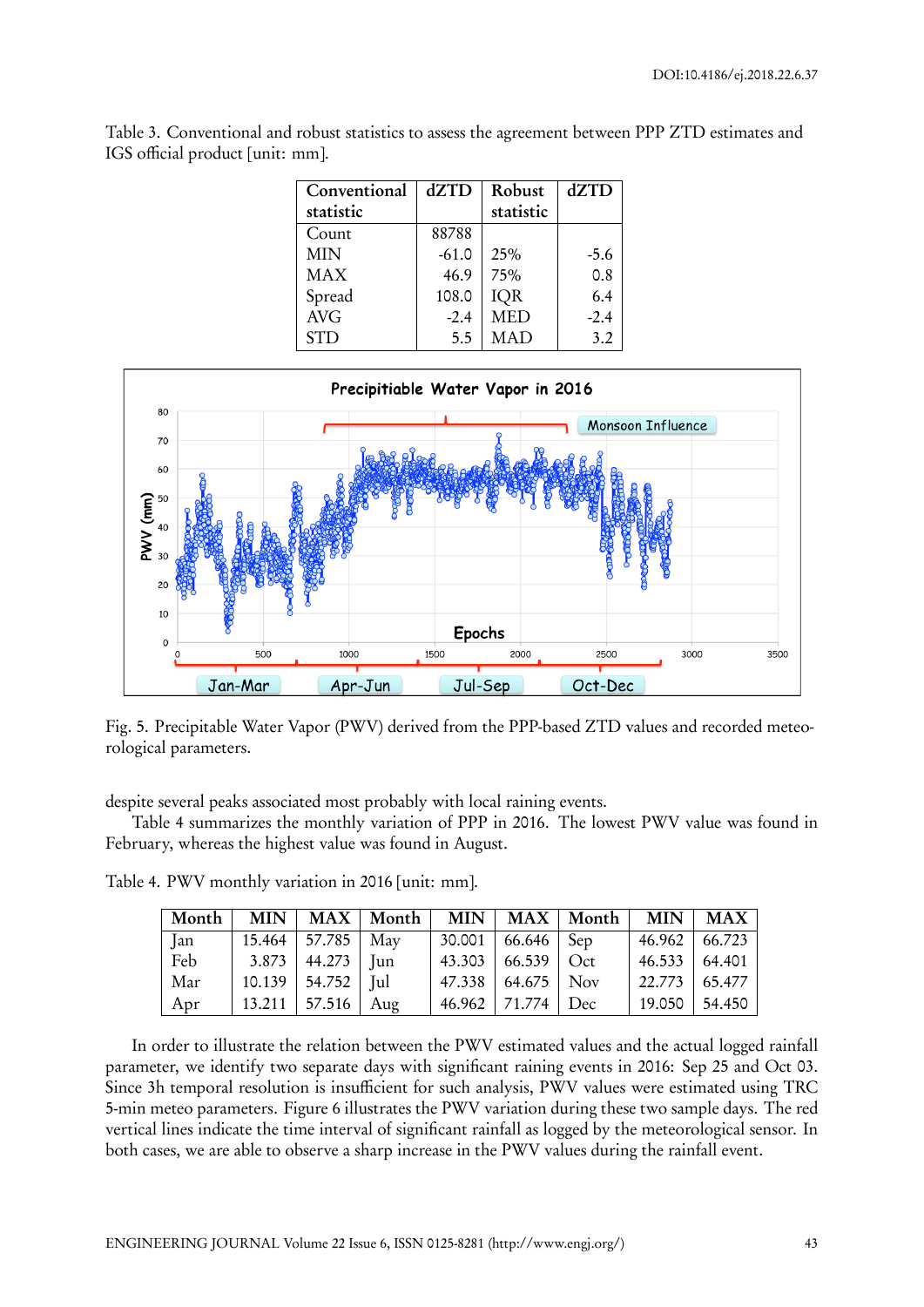

Fig. 6. PWV variation during a rainy day (Sep 25 and Oct 03, 2016).

#### **4. Conclusions**

This study reports on the atmospheric water vapor estimation using GNSS (Global Navigation Satellite System) observations and data from meteorological sensors. The GNSS data processing is conducted using the Precise Point Positioning method, as alternative to the traditional differential processing method.

Our PPP solutions showed very good agreement with IGS values both in terms of 3D coordinates and zenith tropospheric delays (ZTDs). PPP-derived coordinates agreed at mm level in the horizontal plane and around 20 mm in the vertical plane. In addition, PPP ZTD estimates showed 2.5 mm bias when compared to the IGS ZTD values.

Combining PPP ZTDs with actual meteorological data allowed us to estimate the amount of the precipitable water vapor (PWV) in the atmosphere. PWV estimates over the year 2016 showed the seasonal and temporal variation in the water content. High PWV values were found to be from May to November and associated with the rainy season. The estimates were over 65 mm for all months, with the highest recorded in August. For the other months, PWV values were on average 20% lower. The driest day was found to be in February, with only 3.9 mm water in the atmosphere. Furthermore, the investigation of two actual rainfall recordings revealed a sharp increased in the PWV values during the rainfall event. However, the correlation is not always evident as the meteorological parameter records zero values if there is no rainfall. On the other hand, PPP-derived PWV are always above zero as there is always water in the atmosphere.

These analyses and findings allow us to conclude that GNSS data processing using PPP method provides high accuracy solutions that may be used for retrieving information about the water content in the atmosphere. These findings create a solid foundation to extend the studies over a local / regional GNSS network that will allow deriving a local tropospheric model or to investigate the usage of high-rate GNSS as meteorological tool for water content estimation.

#### **Acknowledgement**

This research was partially supported by the Chulalongkorn University Faculty of Engineering Research Grant no.001/2559. Thai Meteorological Department and Thai Red Cross provided the meteorological data. Mr. Chaiyut Charoenphon acted as communication facilitator.

#### **References**

[1] C.-O. Andrei and R. Chen, "Assessment of time-series of troposphere zenith delays derived from the Global Data Assimilation System numerical weather model," *GPS Solutions*, vol. 13, no. 2, pp. 109–117, Apr. 2009.